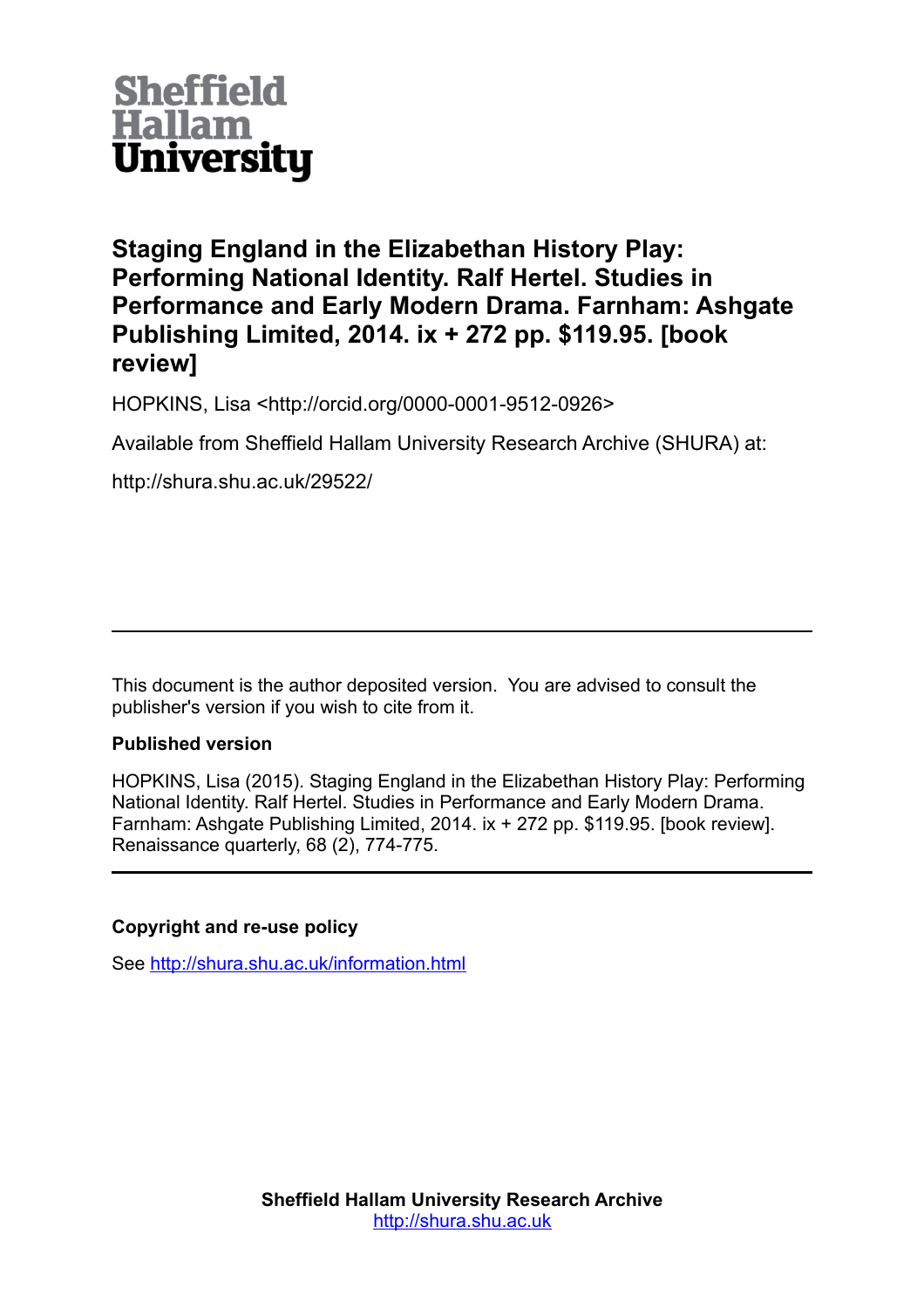Ralf Hertel, *Staging England in the Elizabethan History Play: Performing National Identity*. Farnham: Ashgate, 2014. 271+viii pp.

This book promises 'a novel approach to the political drama of the late Elizabethan period' informed both by current political theory and performance studies, though it also draws on the New Historicist preference for reading its chosen texts in relation to non-fictional writings of the time in order to answer its question of 'how ... does the performative art of theatre reflect, contribute to and question the dynamics of the formation of early modern Englishness?' (1). However, not everything in the book is as fresh as Hertel seems to suppose. The discussion of Macmorris' 'what ish my nation' (4-5) treads very familiar territory, and (like New Historicism) he does not always cover all his scholarly bases, with the result that there are gaps in the bibliography: the discussion of Elizabeth's adoption of the cult of the Virgin Mary, for instance, is accompanied by a footnote not to Helen Hackett but to the film by Shekhar Kapur (8), and he has no interest in current debates about whether Shakespeare wrote all of the *Henry VI* plays. He thinks it is Henry VI himself who is the 'blood-bespotted Neapolitan' (183), though a little research would have informed him that Margaret's father was the king of Naples and it is thus she who is meant, and it is also a bit of an oddity that for someone interested in performance studies he is strangely fallible on the fine detail of performance history: I have no idea why he thinks Fluellen must have been played by an English actor, and he also supposes that actors in the Elizabethan theatre could enter and exit through the yard (111), with which I think few performance history scholars would concur.

The book is divided into five parts, each of which consists of two chapters, the first exploring an issue in general terms and the second focused on a particular text which is here taken to address that issue. The first pairs territory and *1 Henry IV*; the second history and *Richard III*; the third religion and *King John*; the fourth class and *2 Henry VI*; and the fifth gender and *Edward II* (providing the justification for the claim that the book is about 'Shakespeare and his contemporaries' [28]). This means that the plays are treated in isolation rather than as parts of a cycle and gives a flattening and schematic feel to the discussions of individual texts, yoking them strictly to the particular issue under discussion. Moreover the sections are, I think, of variable quality. Sometimes Hertel is intriguing and provocative, as when he argues that chorography and atlases displaced attention from the monarch and privileged the individual reader. He is interesting too on the idea of *Richard III*, which he reads principally